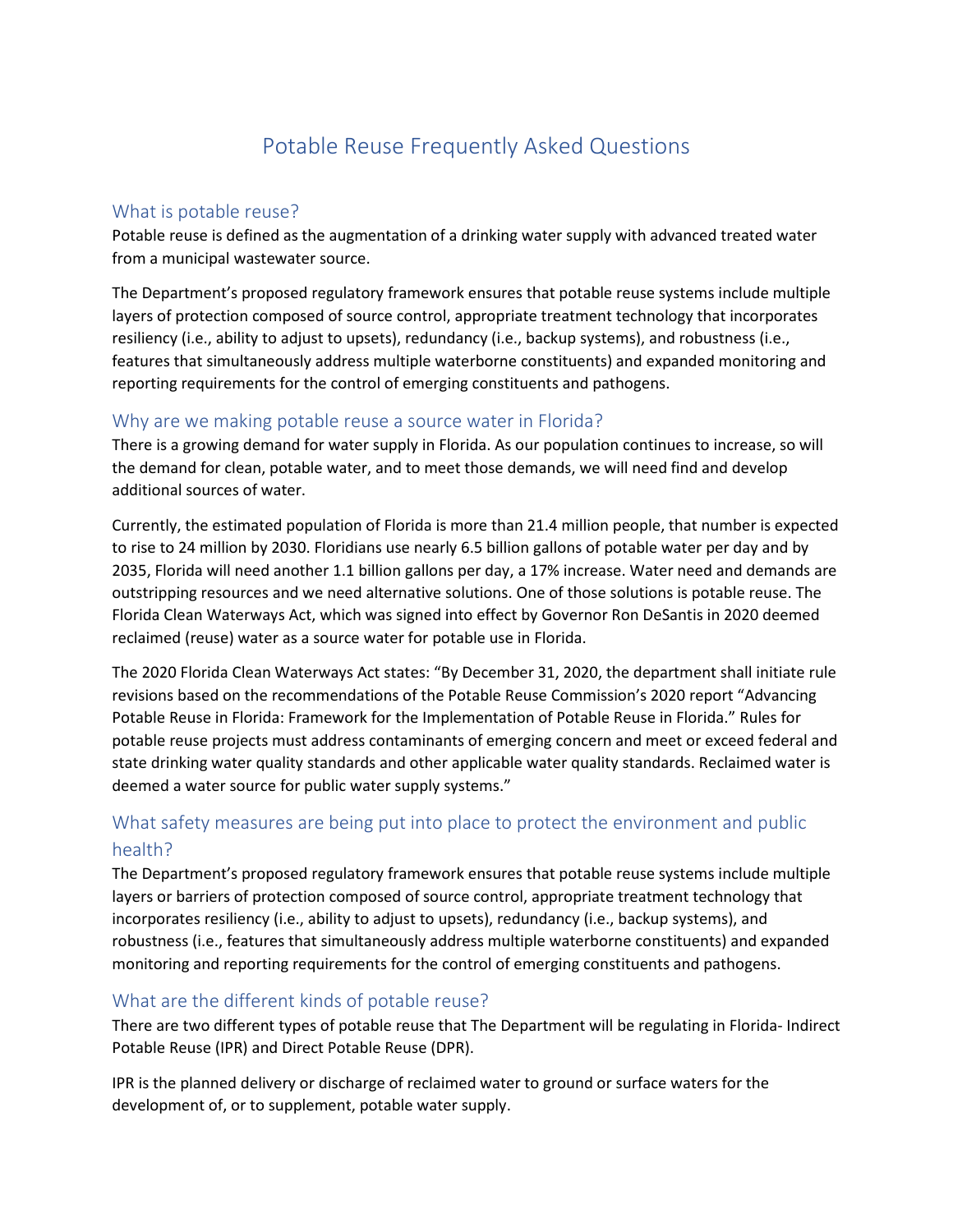DPR is the introduction of advanced treated water into a raw water supply immediately upstream of a drinking water treatment facility or directly into a potable water supply distribution system.

## Is potable reuse safe?

Yes, potable reuse water is put through a rigorous multi-level treatment process including disinfection. Once treatment is complete the water is required to meet all drinking water standards put forth by the state and EPA, as well as treated for emerging constituents and pathogens.

# What is advanced treated water?

Advanced treated water is water produced from an advanced water treatment process for potable reuse applications. A specific combination of treatment technologies employed depending on the quality of the source water, the type of potable reuse (i.e., indirect or direct potable reuse), and the existing treatment in place.

#### What are emerging constituents (ECs)?

ECs are pharmaceuticals, personal care products, and other unregulated chemicals.

## What are pathogens?

Pathogens are microorganisms, capable of causing illness in humans. The Department requires monitoring and treatment for pathogens such as enteroviruses, giardia, and cryptosporidium in potable reuse water.

## What is source control?

Source control is the elimination or control of the discharge of constituents into a wastewater collection system that at certain quantities can impact a wastewater facility or an advanced water treatment facility, are difficult to treat, or can impair the final quality of the finished water.

# Will all utilities be allowed to employ potable reuse?

No, only treatment facilities with a design average daily flow of 0.1mgd (million gallons per day) or greater, who have conducted a pilot testing program in compliance with Chapter 62-610, Florida Administrative Code (F.A.C.), and who can prove they possess technical, managerial and financial capability for long-term compliance with the regulations set forth by the Department rules and regulations will be allowed to be permitted operate a potable reuse system.

#### Will Potable Reuse be mandatory?

No, the current rulemaking process does not make potable reuse mandatory for utilities.

#### What is the treatment process for Potable Reuse?

The treatment process for IPR and DPR differ slightly. Water for an IPR project would receive high-level disinfection at the advanced waste treatment facility to meet drinking water standards, be injected to the aquifer or discharged to a surface water source. The water would then be retrieved to be treated through the advanced treatment process, for multi-level treatment before mixing with other potable source water and receiving one final round of treatment at the drinking water facility before entering the distribution system.

For DPR the water will receive full high-level disinfection and advanced waste treatment at the wastewater treatment plant, the water is then piped directly to the advanced treatment facility, for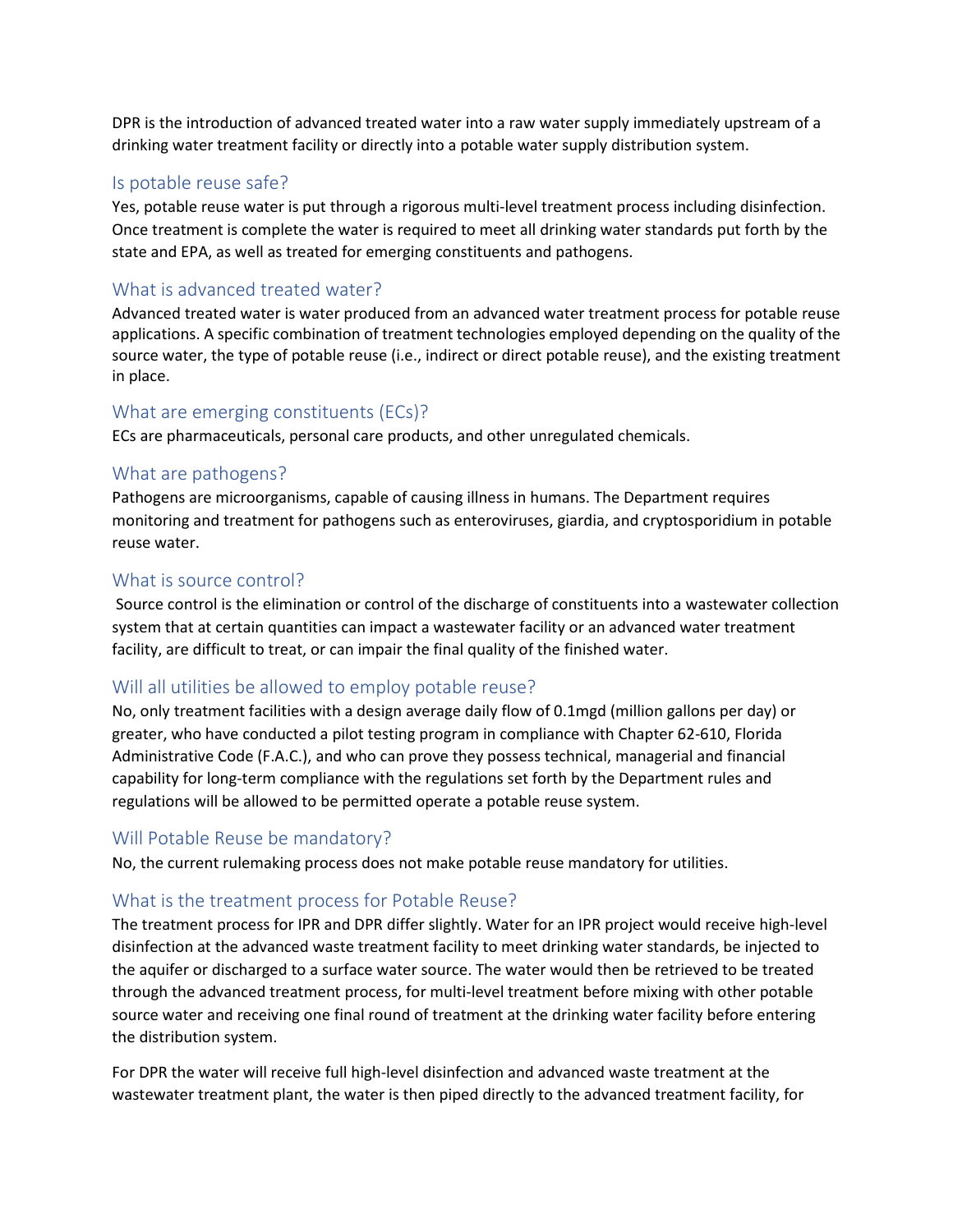multi-level treatment before mixing with other potable source water and receiving additional treatment at the drinking water facility before entering the distribution system.

Both methods would have multiple testing points and compliance points throughout the treatment process.

## What are the pilot testing requirements?

All systems wishing to do a pilot test for a potable reuse project will first need to submit a detailed plan of study to the Department and obtain the necessary permit revision. Pilot testing, which includes pilotscale or full-scale in pilot mode, is required for all potable reuse projects.

The pilot test will be required to be demonstrate the ability of the selected advanced treatment technology, to reliably and consistently achieve, at minimum the maximum containment levels, maximum residual disinfection levels, and treatment technique requirements established for potable reuse systems.

The pilot study shall also meet pathogen requirements set forth in Department rules, generate a supply of reclaimed water that can be used to evaluate the suitability of the reclaimed water for ground water recharge or potable reuse, and identify critical control points for improved process control and treatment reliability.

Pilot testing shall be performed using wastewater/reclaimed water and accumulate at a minimum 12 months' worth of data for the final treatment design. It shall also affirm that the treatment and disinfection processes proposed for inclusion in the wastewater treatment facility can meet the full treatment and disinfection requirements specified in Department rules, and that the resultant water will be of sufficient quality to protect public health and environmental quality.

Please see Rule 62-610.564 F.A.C. of the proposed rule for the whole list of requirements for the pilot test as well as the initial detailed plan of study.

# What are the requirements to bring the potable reuse system online?

All systems wishing to implement a potable reuse system (IRP or DPR) will be required to:

- be a treatment facility with a design average daily flow of 0.1mgd or greater
- meet all the pilot study requirements, including submitting a detailed plan of study
- complete the pilot test with at least twelve months' worth of data for the final treatment design of both the pilot scale and full-scale tests
- implement enhanced pretreatment and source control protocols
- receive the appropriate permitting
- prove financial, managerial and technical ability to sustain the potable reuse project for the duration of the project with the ability to protect public health and environmental quality
- implement community outreach and education projects on potable reuse.

#### What are the expanded source control requirements?

The proposed expanded pretreatment and source control requirements are stated in Rule 62-610.330 F.A.C. and include (at minimum) the following: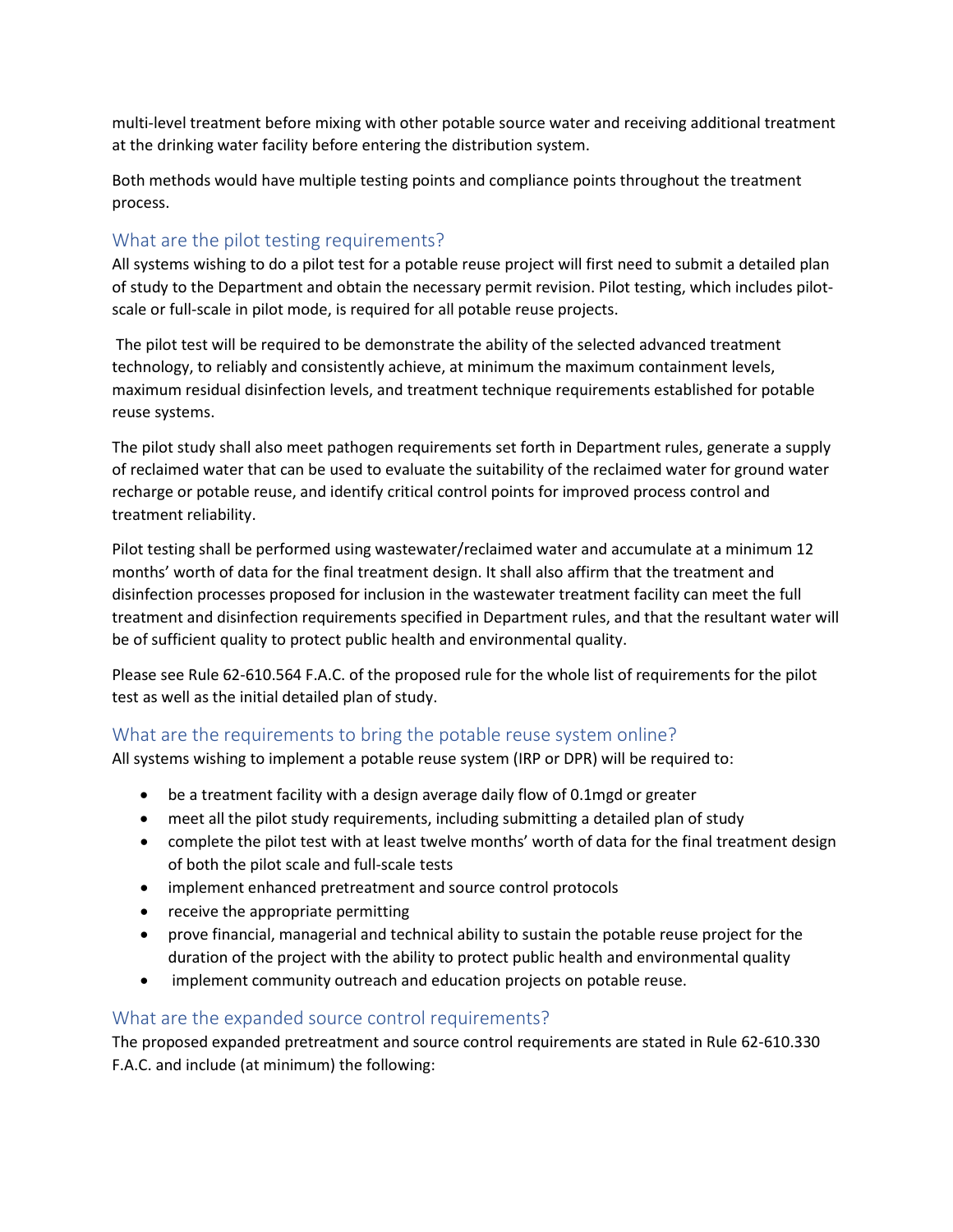- All potable reuse systems will be required to, at a minimum, meet the pretreatment and source control requirements stated in 62-610.330(2) and the program standards and requirements in Chapter 62-625;
- an assessment of the fate of Department-specified toxic chemicals and other contaminants of aquatic life and human health significance through the entire potable reuse system;
- source investigations and monitoring that focuses on Department-specified toxic chemicals and other contaminants of aquatic life and human health significance;
- develop local discharge limitations for Department-specified toxic chemicals and other contaminants of aquatic life and human health significance shall be developed using a safety factor on quality, quantity and source of the data.
- monitoring and sampling at influent, intermediate, and compliance (treated effluent & biosolids) shall be paired and monitored at the same frequency as the compliance monitoring;
- outreach program(s) to industrial, commercial, and residential communities within the portions of the wastewater collection system service area that supplies the potable reuse systems for the purpose of managing and minimizing the discharge of toxic chemicals and other contaminants of aquatic life and human health significance at the source; and
- a current inventory of toxic chemicals and other contaminants of aquatic life and human health significance identified pursuant to this section, including new toxic chemicals and other contaminants of aquatic life and human health significance resulting from new sources or changes to existing sources, that may be discharged into the wastewater collection system.
- significant industrial users shall implement a slug control plan that includes, at a minimum, all elements in subparagraphs 62-625.500(2)(b)6.a. through d., F.A.C. The plan shall be reevaluated annually and updated as necessary.
- power-operated equipment associated with controlling and monitoring discharges to the wastewater collection system from industrial and commercial facilities (e.g., alarms, valve actuators, programmable logic controllers, and monitoring devices) shall have a continuous power source at all times in when a discharge can occur. At any time that the power source is interrupted the facility must inform the control authority, as defined in Rule 62-625.200, F.A.C, immediately. Manual monitoring and sampling shall be required to ensure compliance with control authority-issued permit.
- an early warning system that has elements of real-time monitoring, event detection, and a hierarchical decision tree or set of rules to classify the alert and determine the appropriate response. A risk assessment shall be conducted to identify wastewater constituents and locations where real-time monitoring should be best applied to detect and alert when a potential adverse event is occurring.
- a continuous improvement plan for performance and reliability of the early warning system. The plan shall be re-evaluated at least once every two years and revised accordingly. This